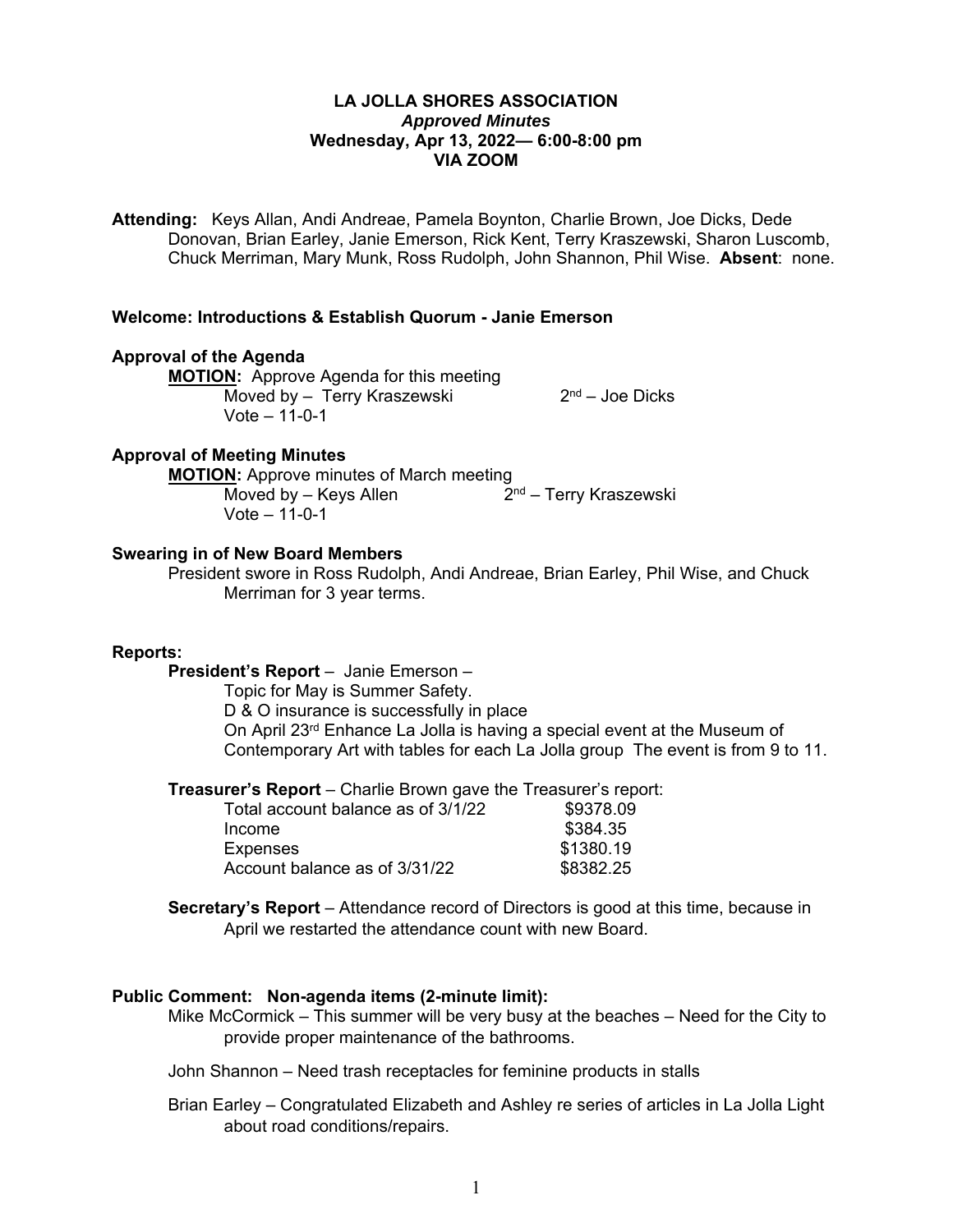Joe Dicks – Via Capri is under massive roadwork effort at this time.

Mary Munk – Thanked Mike McCormick for his contribution keeping The Map in great condition.

## **Representatives' Reports:**

## **SDPD Report - Officer Jessica Thrift and Lt Rick Aguilar**

Getting prepared for the summer and dealing with spring breakers. 100 citations have been written for beach fires and illegal bonfires. Continue overtime staffing for La Jolla burglaries and beach teams even in evening. Call Parking Enforcement for illegal parking: 619-531-2000.

**Lifeguard Report** - **Lt. Lonnie Stephens –** not attend (see report posted on website)

**3rd County District - Cody Petterson -** not attend

**78th Assembly District - Chris Ward's Representative Report – Rachel Granadino**  AB2120 to help close funding gap to fix our local bridges AB1675 to streamline certification for out of state teachers who moved due to spouse in military. AB2316 alternative to adding solar in individual homes

# **39th Senate District – Cole Reed –** not attend

#### **Council District 1 - Steve Hadley**

Joe LaCava sent message to Mayor and asked if positions that are not being filled can be back filled temporarily to provide maintenance to bathrooms. 2500 block Torrey Pines will get a new Hawk crosswalk signal and street lights. Getting homeless outreach to address homeless person in La Jolla Shores.

# **San Diego Park & Rec - Dan Daneri -** Not attend

### **UCSD Representative Report – Anu Delouri**

Upcoming campus commencement plans for June 11.

Living Learning Neighborhood concept has become a model for other Universities

Traffic light timing improvements may start this summer. Will include camera technology.

#### **ACTION ITEMS:**

#### **Pottery Canyon Update - C. Baranowski (10 mins)**

Phase 1 has been completed, removing a lot of eucalyptus and debris. Now need to assess the next steps by a working group.

**MOTION:** Establish a Working Group for Pottery Canyon

Moved by – Terry Kraszewski  $2<sup>nd</sup>$  – Joe Dicks Vote - 13-0-1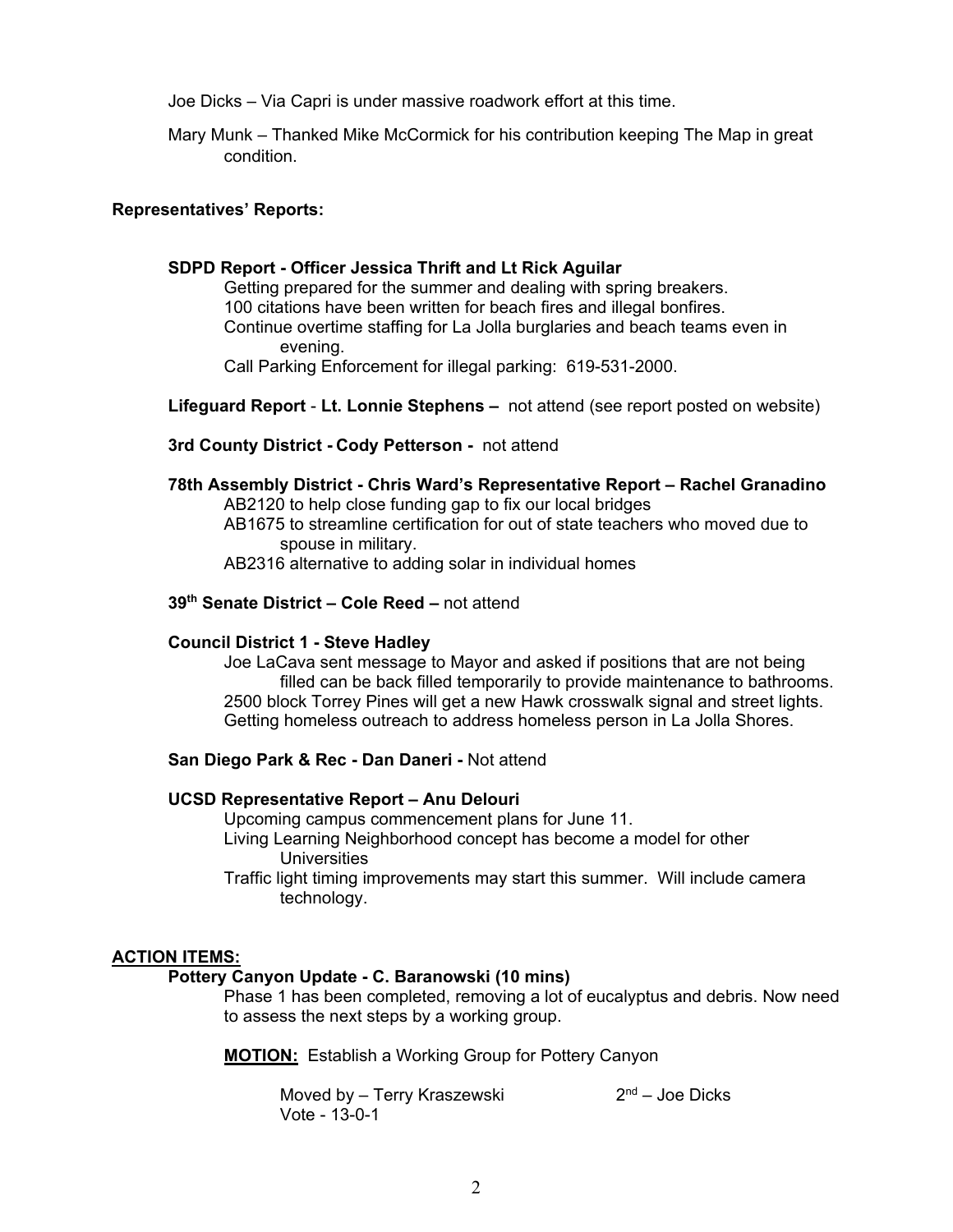#### **Trees in Kellogg Park - M. Munk (5 mins)**

Need additional funds appropriated to cover overage of \$100.94 in planting the trees.

**MOTION**: Approve \$100.29 overage to plant trees in Kellogg Park Moved by: Pam Boynton  $2<sup>nd</sup>$ : Joe Dicks Vote: 13-0-1

Mary would like to plant more Australian Tea Trees. Trying to locate two more Australian Tea trees. Additional cost TBD. The LJSA Board decided by assent not to approve funds for additional trees in Kellogg Park at this time.

# **Cliffridge Phase I & II Enhancement - T. Wilson & S. Blumenthal (10 minutes)**

Phase I is complete at the entrance to the Park.

Phase II will include improvement of the walkway down to Shetland field. Details available for approval next month.

# **"The Throat" Project - E. Witt & T. Wilson (10 mins)**

- La Jolla Parkway Landscape Maintenance and Enhancement Initiative. Maintenance has really deteriorated even though \$41K gas tax dollars are being paid to Aztec Landscape for the maintenance of this area. Need to investigate details and include the Azure Coast and Ardath Road in the planning.
- **MOTION**: Establish a working group to determine what current conditions are, what is being done and what needs to be done in The Throat entrance to La Jolla. Moved by: Andy Andreae 2<sup>nd</sup>: Joe Dicks Vote: 13-0-1

# **La Jolla Cove 10 Mile Swim T. Hecker (ACTION ITEM)**

Presentation of Event scheduled for 9/25/22. Due to growth in number of participants the charity swim event will be held at La Jolla Shores beach this year. Estimating 500 participants with a timeframe of 1/2 day.

**MOTION: A**pprove the La Jolla Cove Swim Club application for this event Moved by: John Shannon  $2<sup>nd</sup>$ : Joe Dicks Vote: 13-0-1

# **Nominating Committee Report - C. Brown (ACTION ITEM)**

The following Officers were nominated: President – Janie Emerson 1st Vice President – Joe Dicks 2<sup>nd</sup> Vice President – Pam Boynton Secretary – Charlie Brown Treasurer – Mary Munk